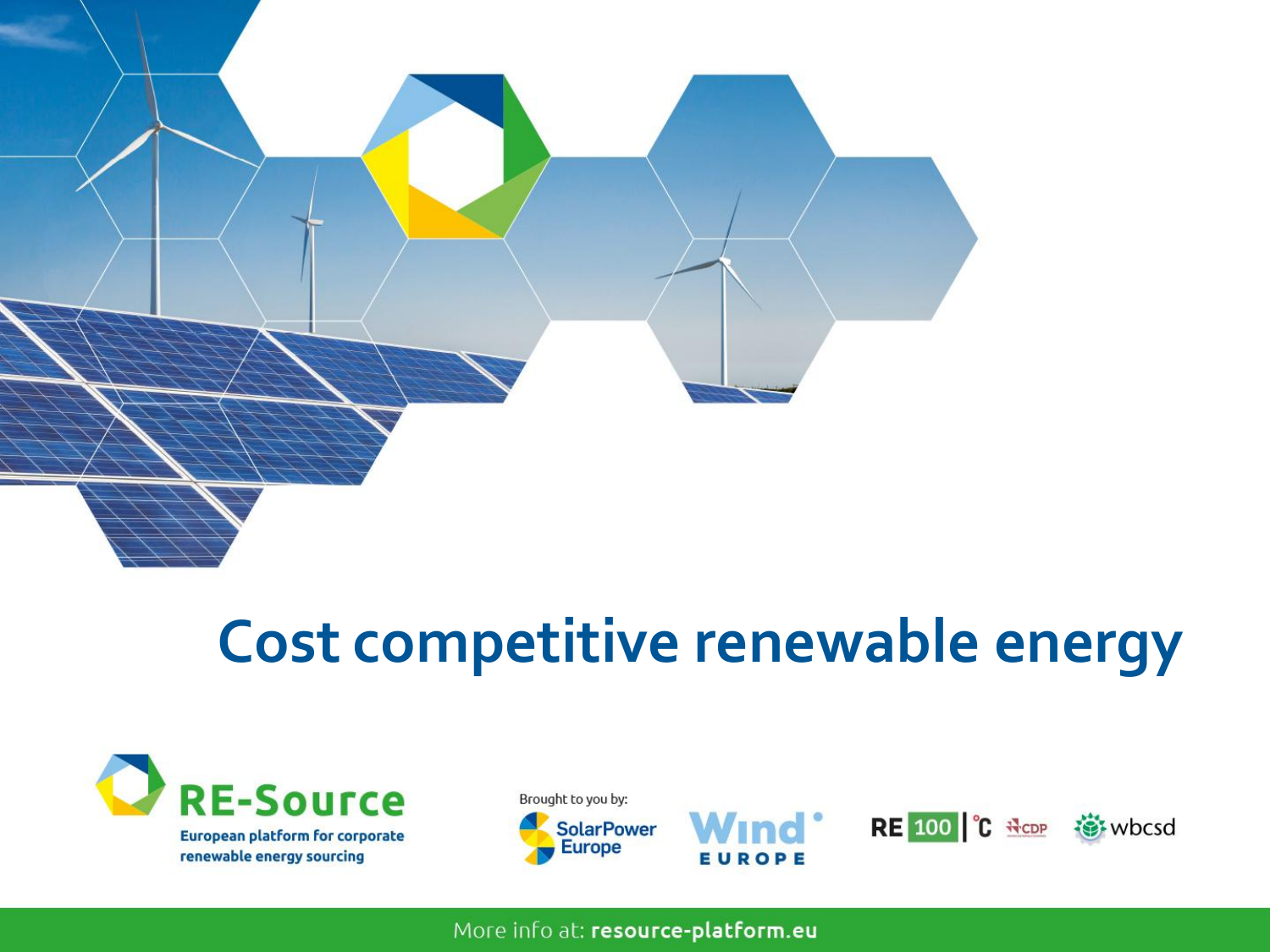## **RE-Source Platform**

### **Objectives:**

- **1. Influence** EU and national renewable energy and energy market legislation to advance corporate sourcing
- **2. Raise awareness** and educate all stakeholders on the advantages of corporate sourcing renewable energy
- **3. Facilitate business opportunities:** make transactions simpler, cheaper and faster. Connect corporate renewable energy buyers and sellers

### **Steering Committee**

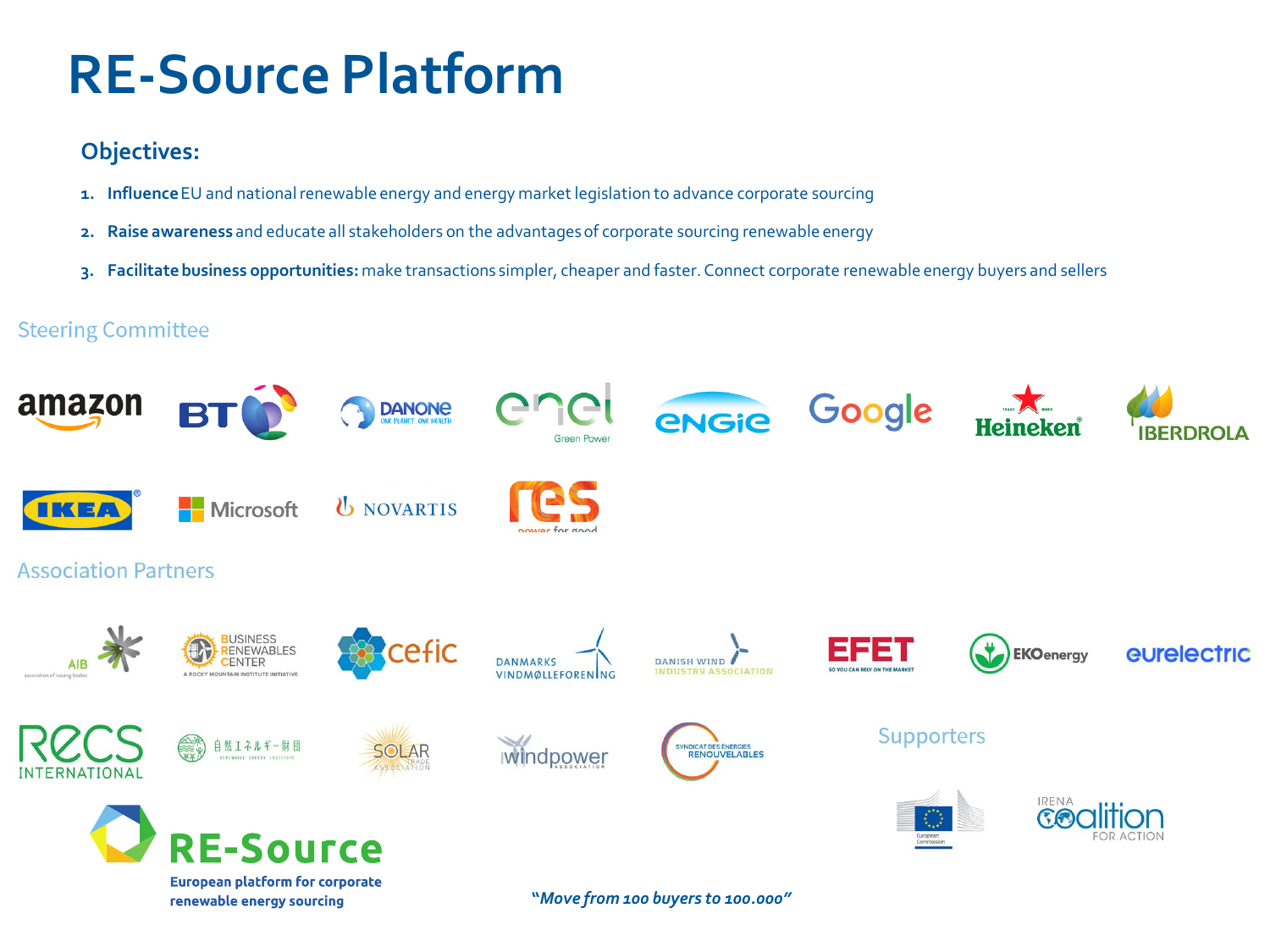# **Global corporate PPA volumes by region**



rre **European platform for corporate** renewable energy sourcing

Source: Bloomberg New Energy Finance Note: Onsite PPAs not included. APAC number is an estimate. Pre-market reform Mexico PPAs are not included. These figures are subject to change and may be updated as more information is made available.

Official data partner: **NEW ENERGY FIN**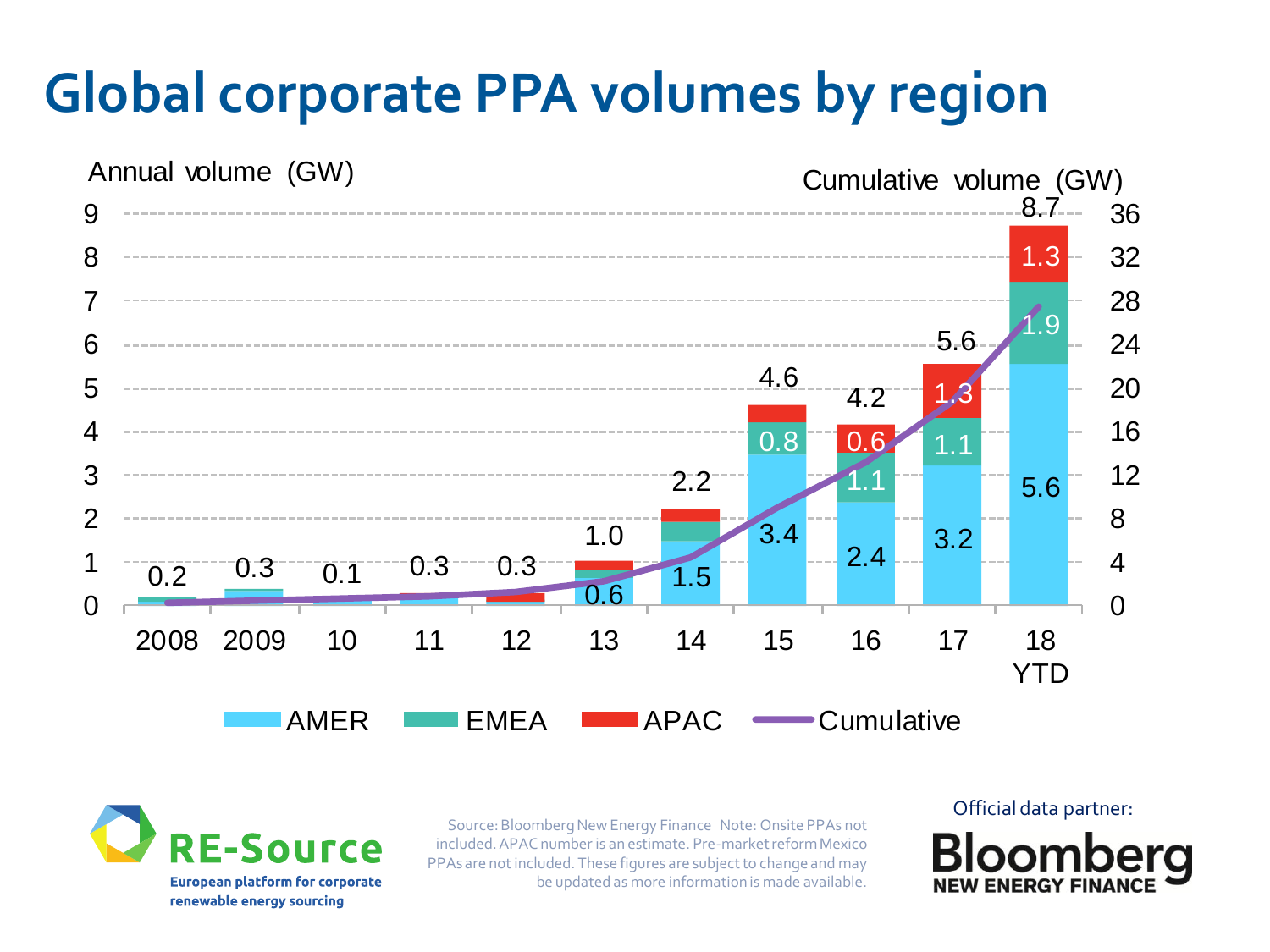## **European corporate PPAs: mainly wind**





Source: Bloomberg New Energy Finance Note: Onsite PPAs not included. APAC number is an estimate. Pre-market reform Mexico PPAs are not included. These figures are subject to change and may be updated as more information is made available.

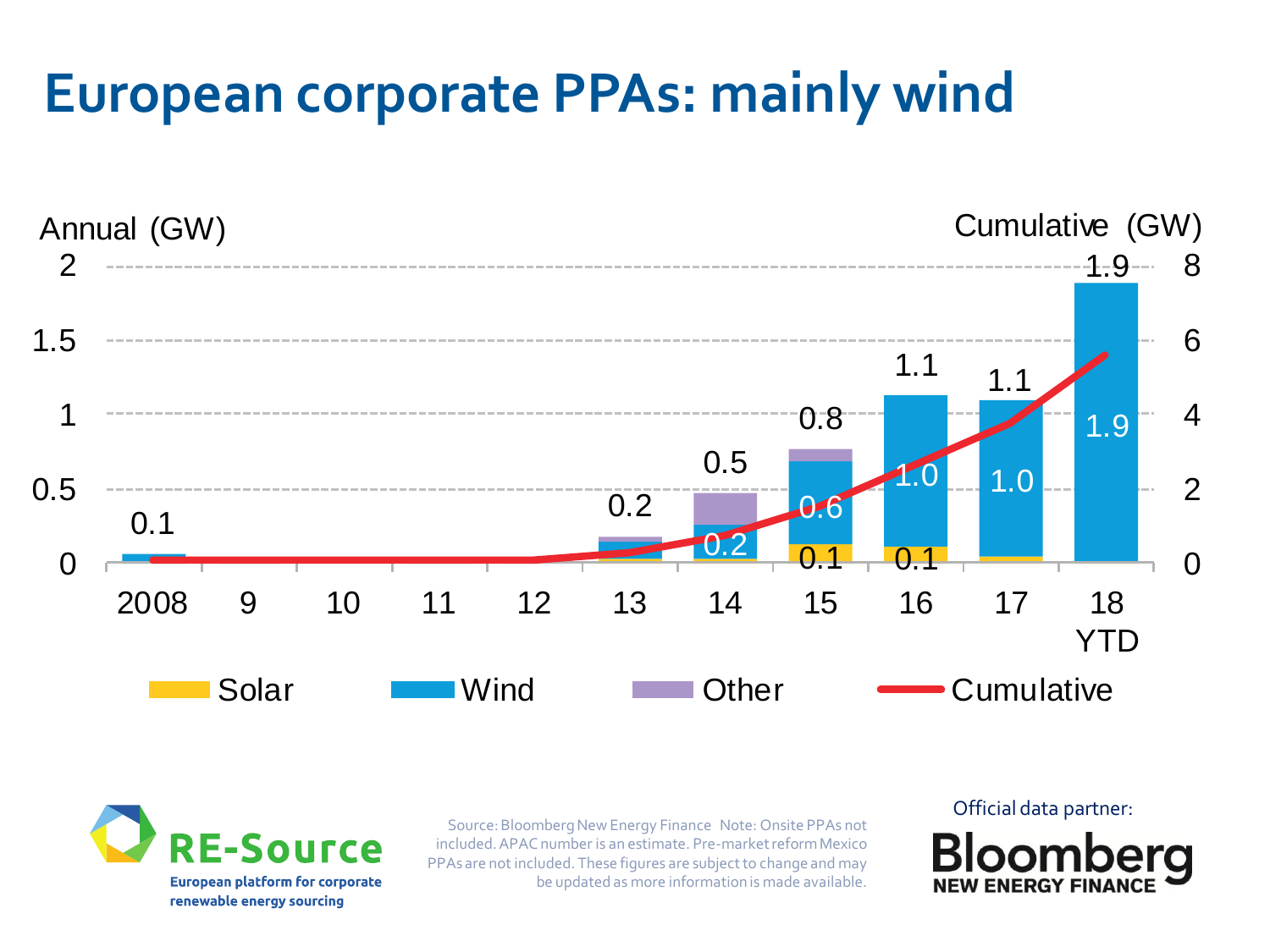# **C&I Rooftop – onsite solar forecast (MW)**







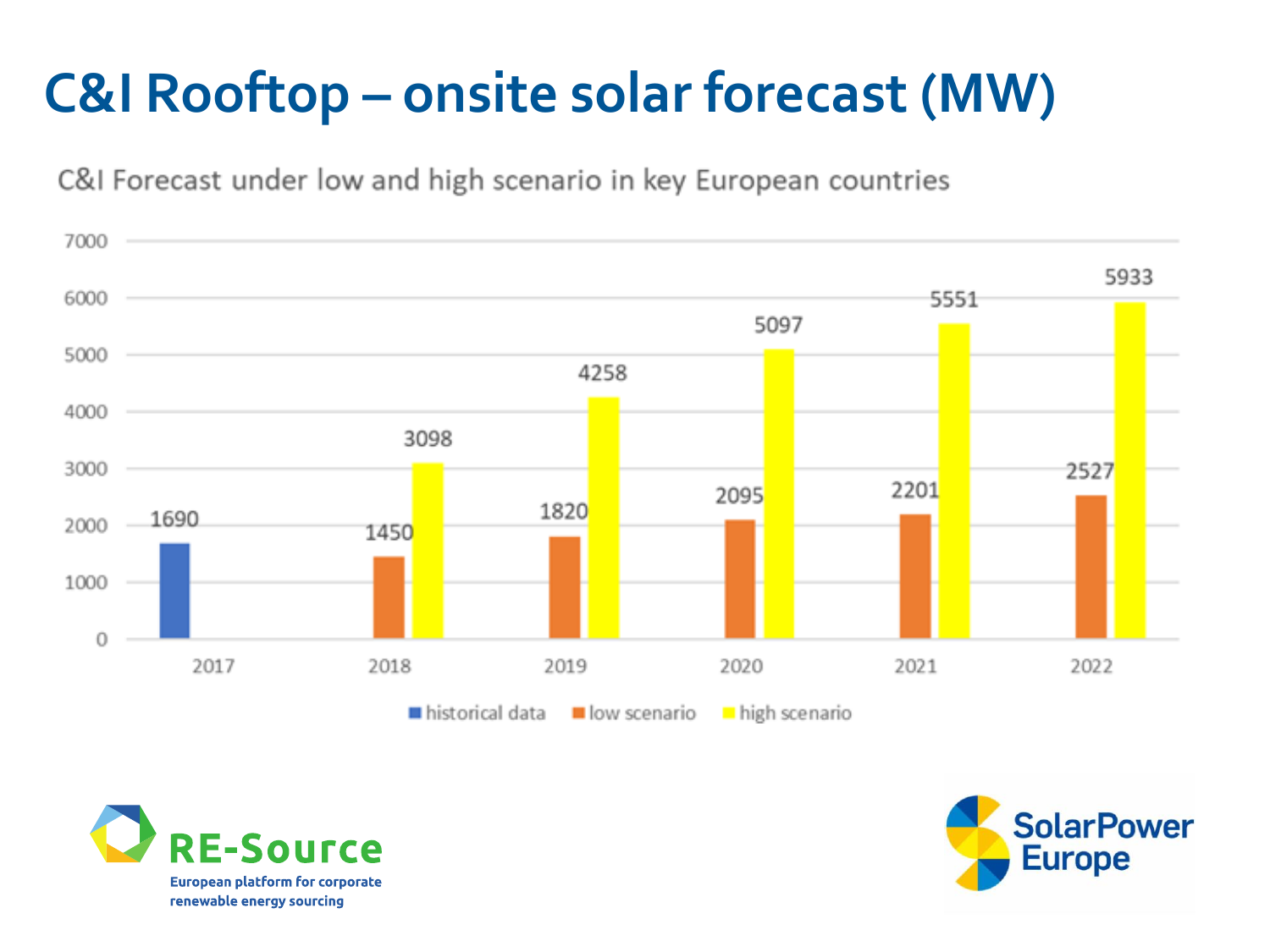## **European corporate PPAs: four markets**

Annual volume (GW)



**F-Source European platform for corporate** 

renewable energy sourcing

Source: Bloomberg New Energy Finance Note: Onsite PPAs not included. APAC number is an estimate. Pre-market reform Mexico PPAs are not included. These figures are subject to change and may be updated as more information is made available.

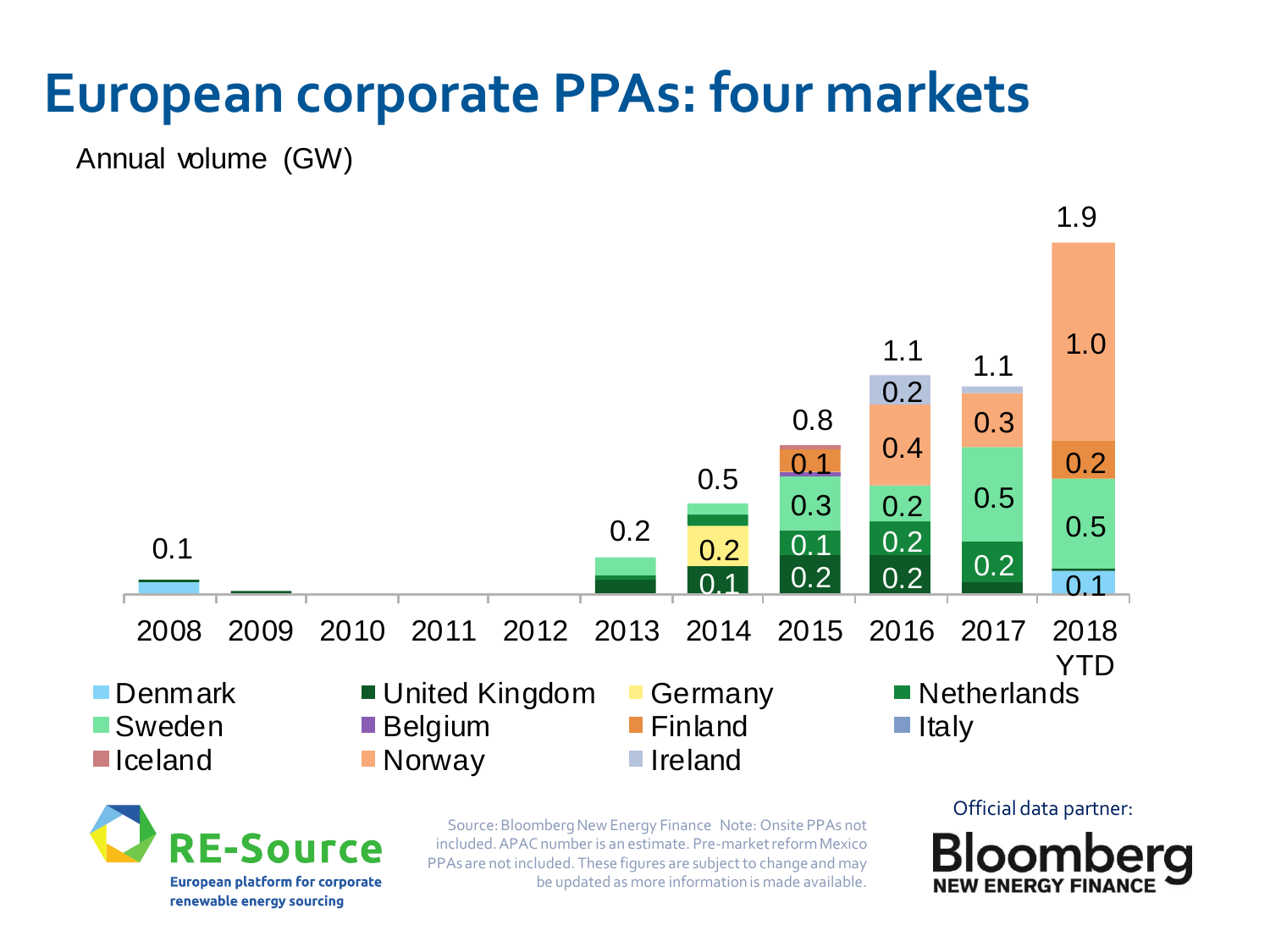## **Renewable energy now cost competitive**



Source: 'The political tipping point - Why the politics of energy will follow the economics', Analyst Note, Carbon Tracker, Jan 2019 Analysis by Kingsmill Bond, design by Margherita Gagliardi



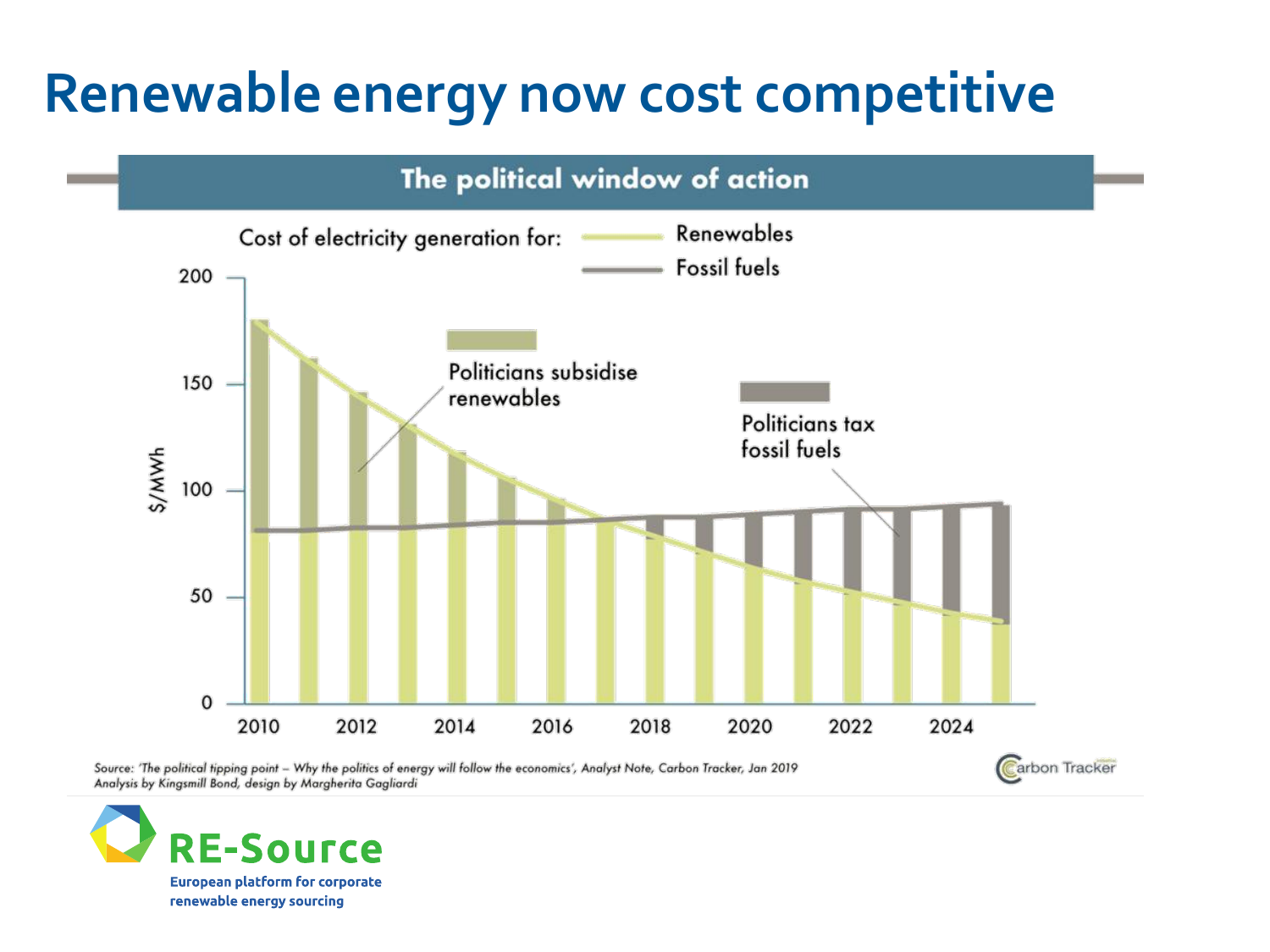### **Economics as main driver for active corporates**

are sourcing renewables to reduce energy costs





BayWa r.e. Energy Report 2019: Survey of 1200 companies across six EU countries



#### **DRIVERS FOR RENEWABLE ELECTRICTY SOURCING**